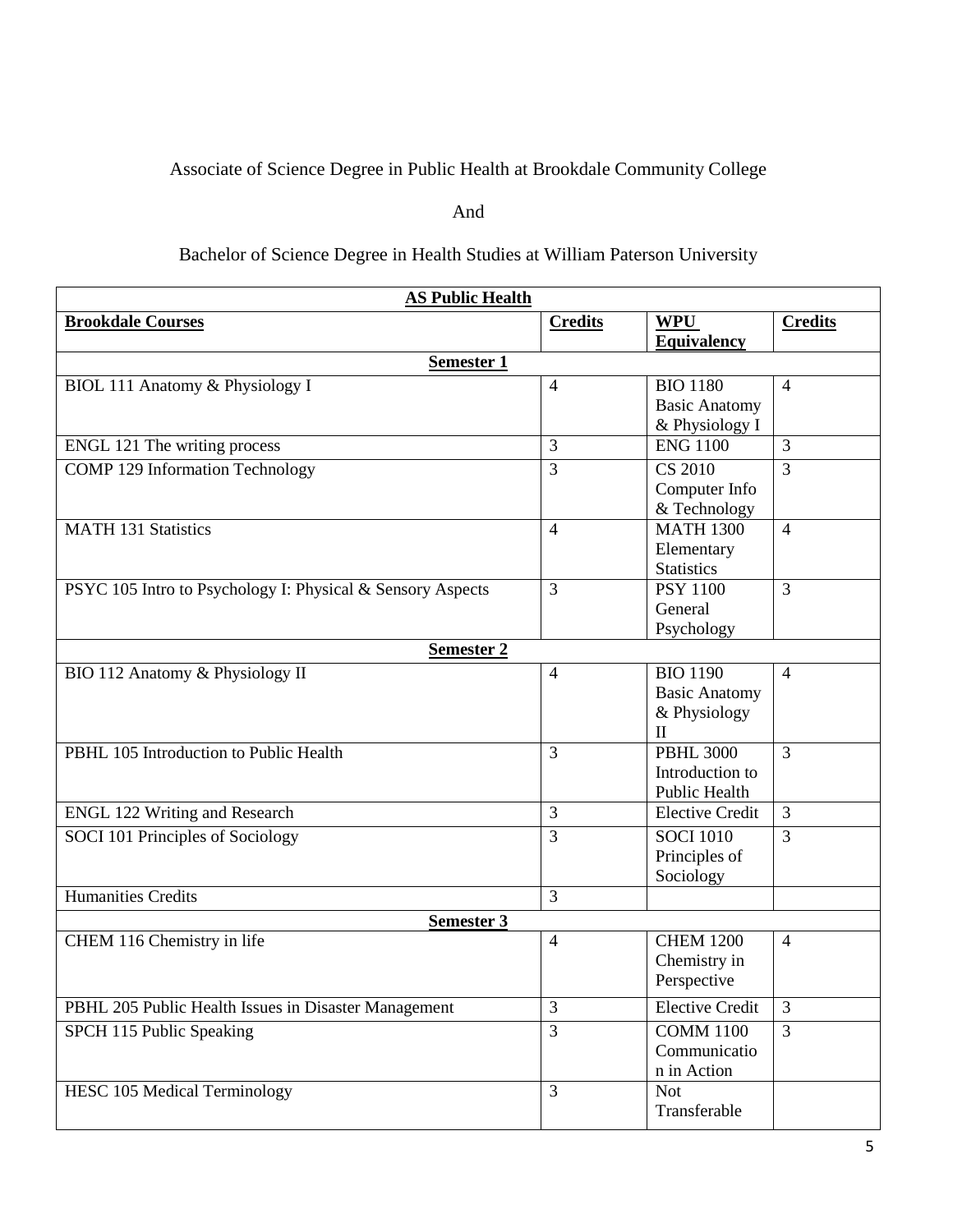| HESC 115 Nutrition and Health                                | 3              | <b>PBHL 1100</b>         | $\overline{3}$ |
|--------------------------------------------------------------|----------------|--------------------------|----------------|
|                                                              |                | Healthy U                |                |
| Semester 4                                                   |                |                          |                |
| CHEM 136 Introduction to Inorganic, Organic, and Biological  | $\overline{4}$ | <b>Elective Credit</b>   | $\overline{4}$ |
| Chemistry                                                    |                |                          |                |
| MATH 145 Algebraic Modeling                                  | 3              | <b>Elective Credit</b>   | $\overline{3}$ |
| POL 228 Environmental Politics and Policy                    | 3              | <b>Elective Credit</b>   | $\overline{3}$ |
| SOCI 202 Analysis of Social Problems                         | 3              | <b>SOCI 1020</b>         | $\overline{3}$ |
|                                                              |                | Social                   |                |
|                                                              |                | Problems                 |                |
| <b>BS-Health Studies (36 credits required for the major)</b> |                |                          |                |
|                                                              |                | <b>Health Studies</b>    |                |
|                                                              |                | <b>Core Courses</b>      |                |
|                                                              |                | <b>PBHL 2150</b>         | $\overline{3}$ |
|                                                              |                | Drugs and                |                |
|                                                              |                | Health                   |                |
|                                                              |                | <b>PBHL 2210</b>         | 3              |
|                                                              |                | Nutrition                |                |
|                                                              |                | <b>PBHL 2700</b>         | $\overline{3}$ |
|                                                              |                | Concepts and             |                |
|                                                              |                | Issues of                |                |
|                                                              |                | Aging                    |                |
|                                                              |                | <b>PBHL 2900</b>         | $\overline{3}$ |
|                                                              |                | Human                    |                |
|                                                              |                | Sexuality                |                |
|                                                              |                | <b>PBHL 3020</b>         | $\overline{3}$ |
|                                                              |                | Health Care in<br>the US |                |
|                                                              |                | <b>PBHL 3190</b>         | $\overline{3}$ |
|                                                              |                | Disability &             |                |
|                                                              |                | Public Health            |                |
|                                                              |                | <b>PBHL 3750</b>         | $\overline{3}$ |
|                                                              |                | Human                    |                |
|                                                              |                | Disease                  |                |
|                                                              |                | <b>PBHL 4200</b>         | 3              |
|                                                              |                | Health                   |                |
|                                                              |                | Informatics              |                |
|                                                              |                | <b>PBHL 4300</b>         | $\overline{3}$ |
|                                                              |                | Counseling               |                |
|                                                              |                | Skills Health            |                |
|                                                              |                | <b>PBHL 4950</b>         | $\overline{3}$ |
|                                                              |                | Cultural                 |                |
|                                                              |                | Dimensions of            |                |
|                                                              |                | Health                   |                |
|                                                              |                | <b>Health Studies</b>    |                |
|                                                              |                | <b>Elective</b>          |                |
|                                                              |                | (choose two)             |                |
|                                                              |                | <b>PBHL 2100</b>         | $\overline{3}$ |
|                                                              |                | Women's                  |                |
|                                                              |                | Health                   |                |